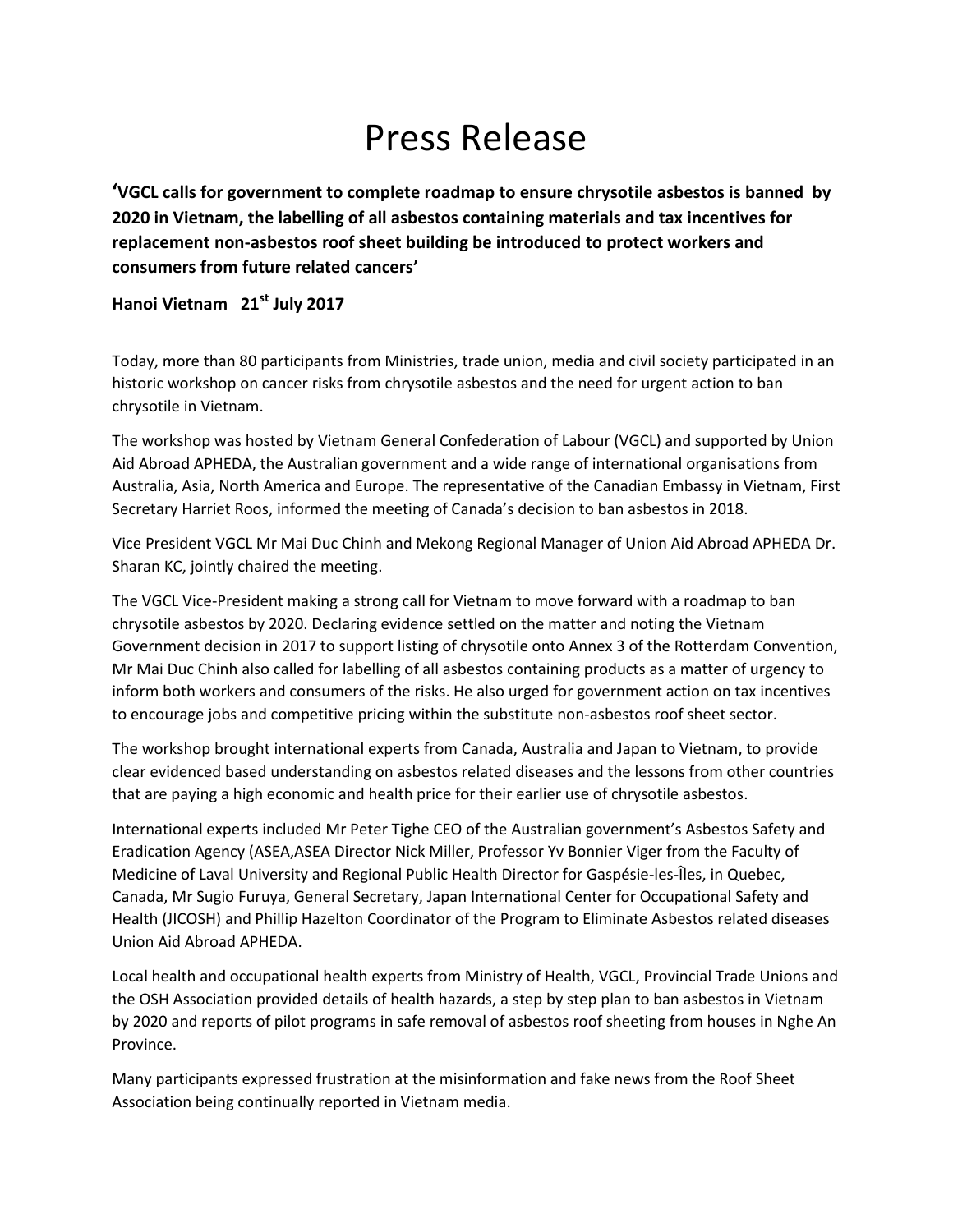The workshop was also supported by the Australian government's Department of Foreign Affairs and Trade (DFAT), the Australian Government Asbestos Safety and Eradication Agency (ASEA) and a range of international organisations including Right On Canada, International Ban Asbestos Secretariat (IBAS), Asia Ban Asbestos Network (ABAN), Asia Monitor Resource Centre (AMRC) and Solidar Suisse.

**The workshop focused on evidence on exactly how chrysotile fibres cause cancer, the types of cancer caused, current trends in banning chrysotile worldwide and current consumption trends in Asia, the cost of continuing to use chrysotile, correcting misinformation from the asbestos industry and actual experience from Australia, Japan and Canada in dealing with the terrible legacy of using chrysotile last century.** 

**Even after detailed reporting on overwhelming and independent scientific, international evidence, representatives of the Roof Sheet Association in Vietnam again claimed there was no proof chrysotile asbestos causes cancer and that the cost of removal is huge for the country.** 

Peter Tighe CEO of ASEA explained that it is important for Vietnam to act to limit the health impact of asbestos use to workers and the community. The government has to be aware of the real costs of continuing to allow chrysotile asbestos products.

**'Frankly we are appalled that issues of that have been settled in science for more the 30 years are still getting a hearing here in Asia. Only the asbestos industry, their paid researchers and countries producing chrysotile claim otherwise.** 

**International evidence on the carcinogenic nature of chrysotile is overwhelming and indisputable among independent scientists, medical specialists and researchers the world over, including from UN agencies.** 

'Australia is now suffering from the enormous health, economic and environmental cost of our past use of asbestos. We are here in Vietnam to share lessons learnt from Australia and good practice responses to the problem, to help Vietnam develop its own policy to save lives and costs in the future' he said.

'Australia banned asbestos and Asbestos Containing Materials (ACM's) in 2003 and yet we are still suffering from an estimated 4000 deaths per year from asbestos related diseases. Australia has set up a stand-alone agency, ASEA, to work on coordination of eradication of asbestos from buildings in Australia and to coordinate managing existing asbestos risks. Given our deadly experience with asbestos, the Australian Government has prioritized our agency to work towards a global ban of asbestos' he explained.

Mr Phillip Hazelton reported on the heavy economic and health burden Vietnam will face if it does not ban and **international consensus among independent scientists that there is no such thing as 'safe use' with chrysotile and materials made from it.** Claims that asbestos roof sheeting is the only product available is cheapest and the only product strong enough, on all counts, is false. The health costs to government of continued use are enormous and governments need to weigh environment and health costs for the general community against the benefit of a relatively small section of construction industry especially when ready substitutes are available" he said.

Mr. Sugio Furuya stressed that Japan failed to act quickly enough towards banning chrysotile asbestos, waiting until an asbestos epidemic became visible in the country. Japan has introduced a ban on